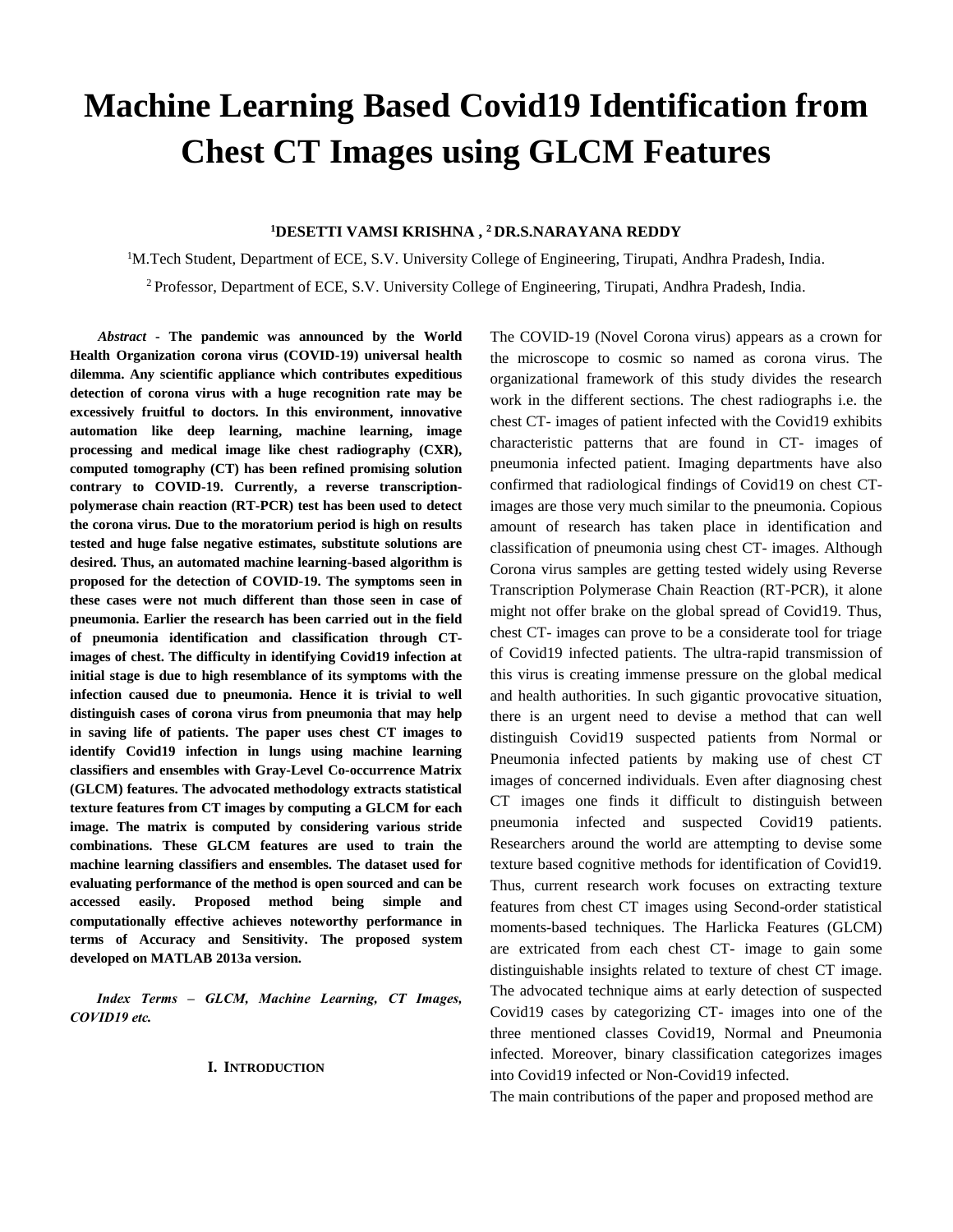Ability to identify Covid19 infection from chest CT images considering high similarity with pneumonia.

• Decision about the GLCM stride combinations giving more efficient Covid19 identification model.

 Performance assessment of Machine Learning classifiers for better Covid19 identification.

• Proposing the best possible ensemble of machine learning classifiers for more efficient Covid19 identification.

The Literature Review is presented in section 2. Further, in section 3 shown fundamentals of underwater imaging is discussed, in section 4 proposed methodology is discussed and In section 5, Simulation Results work is shown. Conclusion and future work are presented by last sections 6.

## **II. LITERATURE SURVEY**

The Novel Corona virus Pandemic resulted in immense loss of health, wealth, and economy. The medical practitioners or authorities are facing lot of challenges in detection and treatment of patients affected with Covid19. The radiology experts are in progressive search of finding effective and early identification methods for Covid19. The research carried out till date in identification of Covid19 and Pneumonia uses various texture features based cognitive methods. Few of such methods are summarized below.

Nanditha Krishna et al. advocates extraction of all 14 Haralick texture features from chest CT images in [1]. Authors have found that 3 texture features namely variance, sum average and sum variance provide discriminative features to classify CT images into two classes - normal lungs or lungs affected with pneumonia. The results are validated on a dataset obtained from Bangalore based medical college and hospital. The dataset consists of total of 22 images (11 normal lungs and 11 pneumonia affected lungs).

Nitin Singh et al. have proposed a state-of-art technique in [2] that uses dataset consisting of chest CT images of normal people and those infected with pneumonia. Authors have used the combination of wavelet transform method and Gray-Level Co-occurrence Matrix method to extract six time and frequency domain.

Features for detecting Pneumonia. The feature matrix created by fetching statistical GLCM texture features from an image, is used to train algorithms like K-nearest neighbours (KNN) & Support Vector Machine (SVM), achieving better accuracy of 92.6% with weighted KNN model.

Tulin Ozturk et al. have developed a model in [3] that performs two class classification (covid19/No-findings) as well as three class classification (covid19/No findings/Pneumonia). Authors have used deep learning model, darknet-19 - a classifier model. The inputs are standardized using Batch Normalization method. The performance of this fully automated method is assessed by various parameters of Accuracy, Sensitivity, F-Measure and Precision. Results obtained by using proposed model can be improvised by training the model on larger dataset containing a greater number of covid19 CT images.

In [4] Prabira Kumar Sethy et al. makes use of transfer learning approach for extracting deep features using 13 different pretrained CNN models. The ResNet50 model outperforms other 12 CNN models achieving highest accuracy of 95.33%. The method also compares this approach with other traditional methods of LBP+SVM, HOG+SVM and GLCM+SVM by evaluating performance on these combinations. The author finds out that best classification accuracy is obtained by LBP+SVM followed by GLCM+SVM. The chest CT images are collected from GitHub that consists of in all 381 images. Abhishek Sharma et al. have attempted to automate the diagnosis process of pneumonia infection by considering histogram calculation and OTSU thresholding [5].

Here the resized input chest CT image is histogram equalized and then the abdomen area (region of interest) is cropped. From this region of interest, pneumonia clouds are detected by using OTSU thresholding followed by computing ratio of healthy region to entire lung region.

Abolfazl Zargari Khuzani et al. have proposed a method in [6] which distinguishes a Covid19 patient from pneumonia patient using machine learning classifier. The method extracts global image features from entire CT image without lesion segmentation, which reduces the need of huge training data. The dataset is categorized as images belonging to covid19 class, Normal class, and Pneumonia class.

 B.Wang et al.,"AI-assisted CT imaging analysis for COVID-19 screening[7] the novel corona virus pandemic resulted in immense loss of health, wealth, and economy. The medical practitioners or authorities are facing lot of challenges in detection and treatment of patients affected with Covid19. proposed an infection Size Aware Random Forest method for classification of CT images. The feature from an image edge detection of CT images

 S.Wang et al., A deep learning algorithm using CT images to screen for Corona Virus disease (COVID-19)[8] in this paper, we try to establish a new tailored deep convolutional neural network (CNN) for segmenting the chest CT images with COVID-19 infections.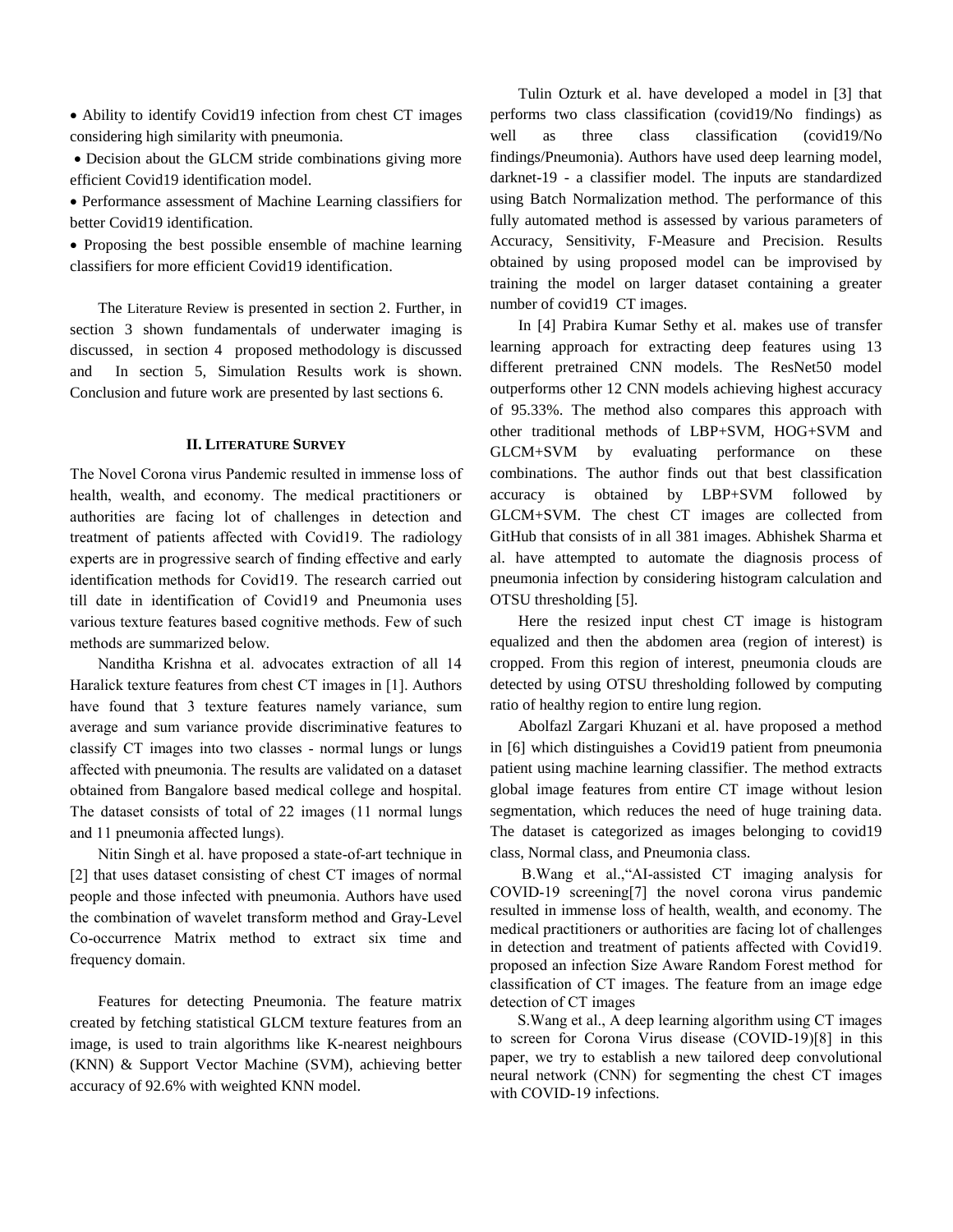#### **III. PROPOSED METHOD**

The proposed approach shown in figure 1 aims to set up an arrangement that detects COVID-19 among the numerous CT images. The individual detection from images will be tedious and time-consuming. Hence an automated machine learning-based process with rigors pre-processing, segmentation, and feature extraction is needed that assist the doctor to examine the patient.



**Fig.1 Proposed Block Diagram**

#### **Image Acquisition**

Image acquisition Our proposed algorithm uses multiple images i.e. Chest Radiography (X-Ray), Computed Tomography (CT scan) images. The dataset downloaded from image processing dataset in Google.

#### **RGB to Gray Converstion**

An intuitive way to convert a color image 3D array to a gray scale 2D array is, for each pixel, take the average of the red, green, and blue pixel values to get the gray scale value. This combines the lightness or luminance contributed by each color band into a reasonable gray approximation. Because it is a one layer image from 0-255 whereas the RGB have three different layer image. So that is a reason we prefer grey scale image instead of RGB.

#### **Image Pre-processing**

Image pre-processing Images obtained by multiple techniques might consist of distinct buzz that reduces the quality of the image. Consequently, it cannot contribute ample data for image processing. Hence, intensity values are adjusted or color mapping is done for image enhancement. It strengthens the contrast by choosing a dynamic range in the image.

Wiener filtering is utilized to decrease the noise that has corrupted an image and results the same as the first image. The objective is to have least measure of mean square blunder. Wiener filtering explores the earlier information about the noise in an image.

### **k-means clustering**

Fuzzy c-means clustering has can be considered a better algorithm compared to the k-Means algorithm. Unlike the k-Means algorithm where the data points exclusively belong to one cluster, in the case of the fuzzy c-means algorithm, the data point can belong to more than one cluster with a likelihood.

#### **Machine Learning Classifiers with GLCM Feature**

The present work comes up with identification of Covid19, putting forward a method that marks the extraction of texture features from jpeg 8-bit input CT image using Gray Level Co-occurrence Matrix (GLCM). The Co-occurrence matrix is created for an entire single input chest CT image. Five different mix of strides i.e. (1), (1, 2), (1, 2, 4, 8), (1, 2, 4, 8, 16, 32) and (1, 2, 4, 8, 16, 32, 64, 128) are considered for computing GLCM. Six statistical features extracted from GLCM are contrast, homogeneity, dissimilarity, correlation, angular second moment and energy. These features are united to constitute a solitary feature vector. Finally, the multiclass classification and two class classification performed using Random Forest classifier. Initially CT images of varied sizes are pre-processed. Size of the Co-occurrence matrix depends upon the maximum number of unique or distinct intensity values of pixels in an image. Greater the number of distinct intensity values, highly accurate will be the extracted textural information. But more number of distinct gray levels increases the size of co-occurrence matrix resulting in increase of computational cost and time. Hence, to reduce the size of GLCM matrix, all the intensity values of image are quantized to 16 levels and these images are further considered for construction of GLCM matrix.

Here decision tree machine learning classifier is used to detect the Covid 19. The flowchart for proposed method shown in figure 2.

## **Flow Chart**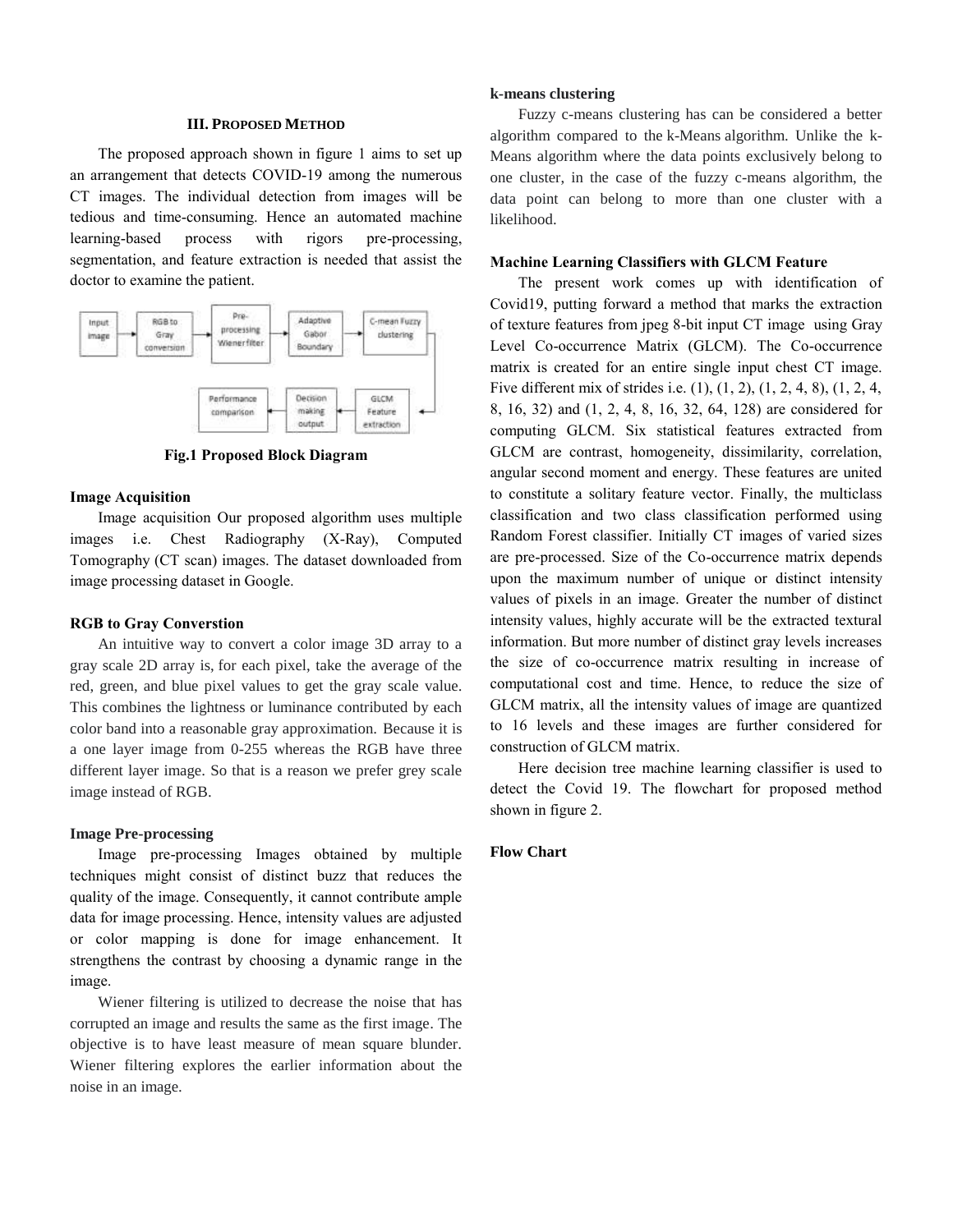

**Fig.2 Working Flow chart IV. SIMULATION RESULTS**

Results are simulated using MATLAB 2013a Version.

# **A. EXISTING METHOD**

From figure 3 to figure 10 shows the existing system results. here first we give input took form googlenet after that it converts gray converted in preprocessing step then it converts into segmentation after that system will show the segmentation image. The segmentation image step then it converts into edge detection image. Then finally shown accuracy and sensitivity.



**Fig.3: input image**



**Fig.4: Gray convert image**



**Fig.5: Preprocessing image**



**Fig.6: Segmentation image**



**Fig.7: Edge detection image**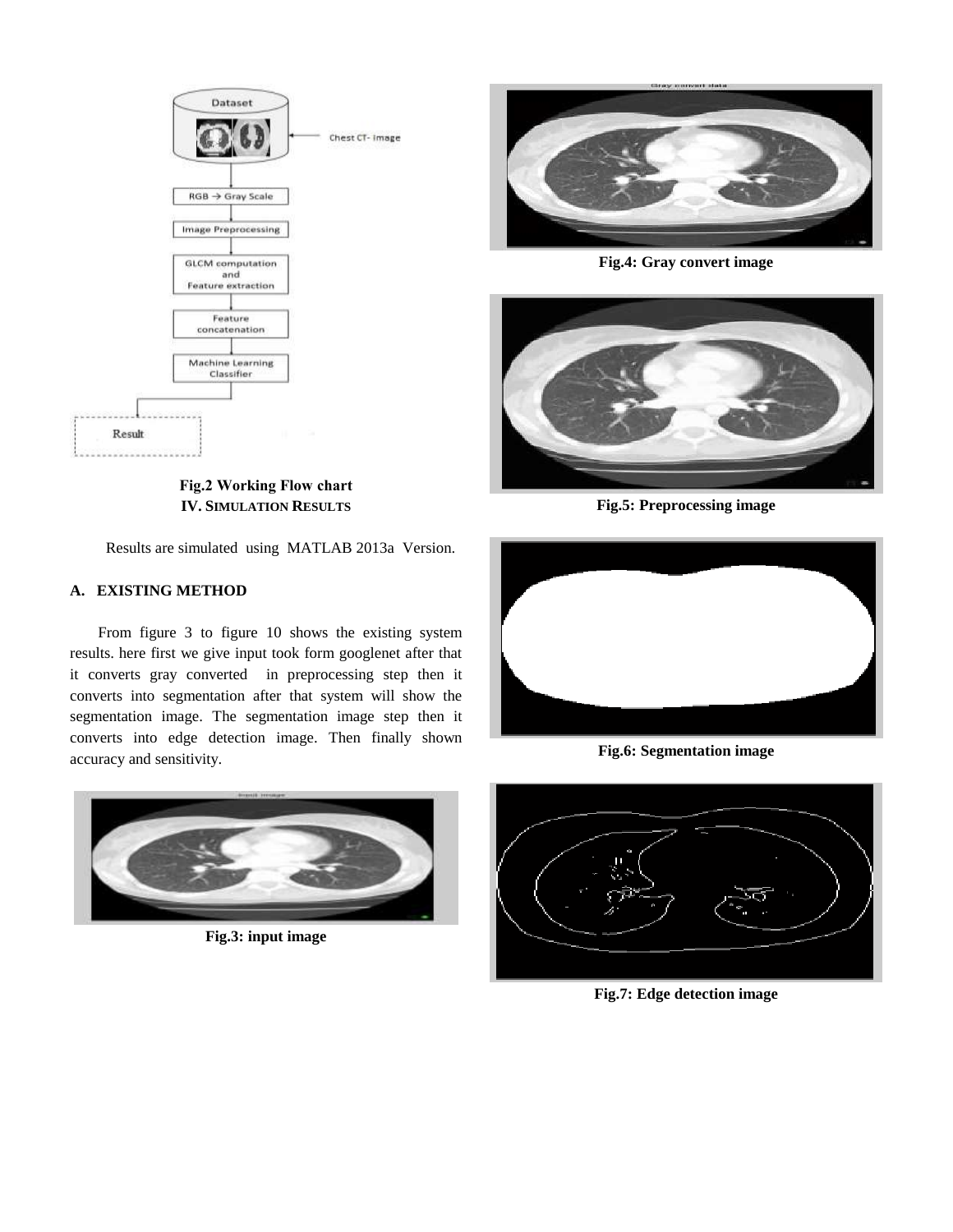

**Fig.8: Output image**

| Covid Negative |  |  |  |
|----------------|--|--|--|
|                |  |  |  |

**Fig.9: shown covid as negative for selected input image**



**Fig.10: shown Accuracy and Sensitivity**

# **B.PROPOSED SYSTEM**

From figure 11 to figure 15 shows the Proposed system results. here first we give input took form googlenet after that it converts gray converted in preprocessing step then it converts into segmentation after that system will show the segmentation image. The segmentation image step then it converts into edge detection image. Then finally shown accuracy and sensitivity



**Fig.11: input image**



**Fig.12: Preprocessing image**



**Fig.13 Segmentation image**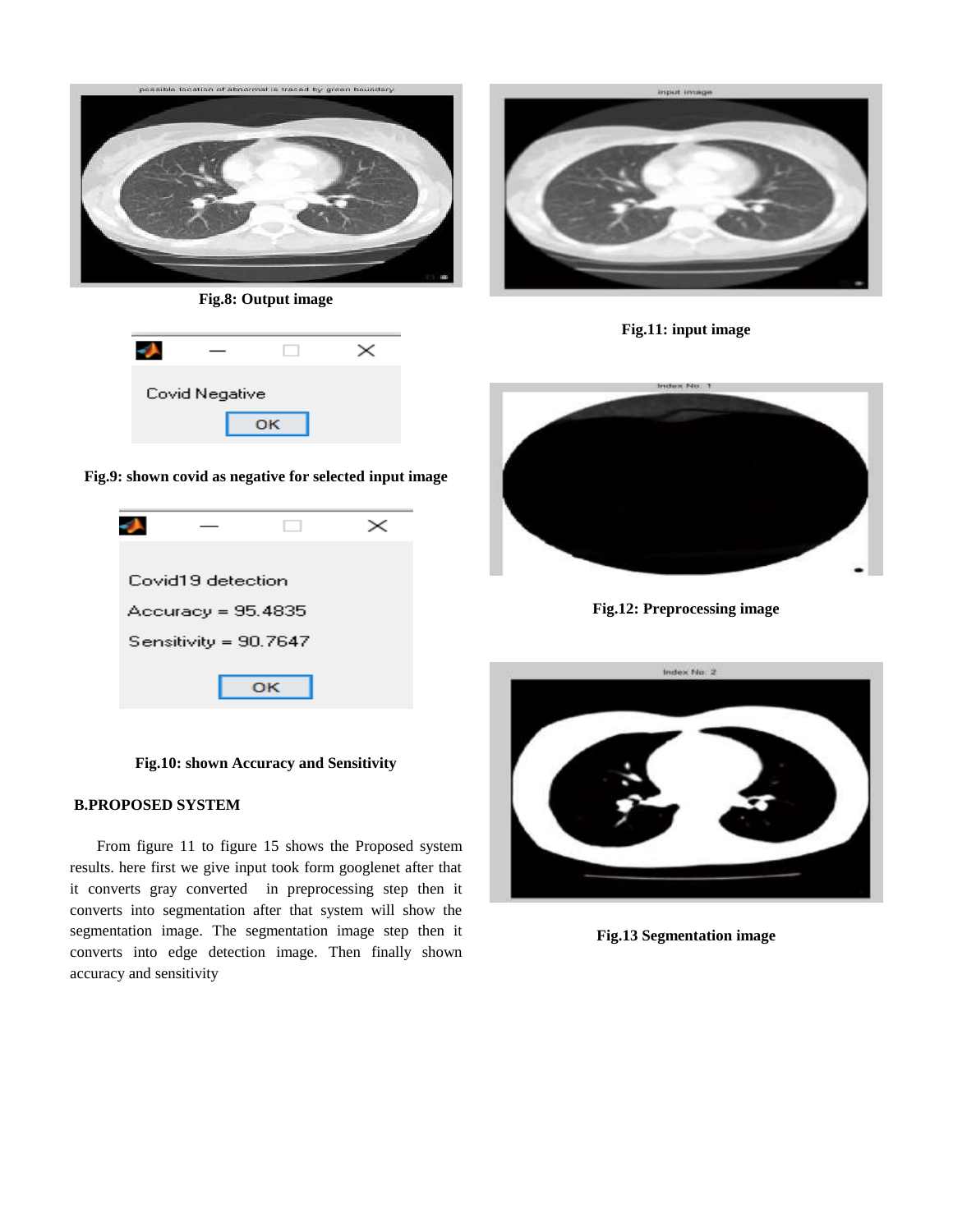

**Fig.14: Edge Detection image**



**Fig.17: shown performance comparison with accuracy** 



#### **V. CONCLUSION**

The proposed algorithm incorporates firstly pre-processing normalization; then single object image was segmented through fuzzy c-means clustering; then multiple features statistical, textural, histogram of gradients and discrete wavelet transform were extracted and essential features were selected by GLCM and then Decession Tree, and Navie Bayes classifiers were used to detect the image as normal and COVID positive.

The paper has also explored performance appraise of assorted machine learning classifiers on the best observed GLCM stride combination for Covid-19 identification. Among the experimented two machine learning classifiers (Decision Tree, Naive Bayes); the Decision Tree classifier has shown better ability of Covid19 identification as indicated by all performance metrics.

## *Future Scope*

In future research, Based on best performing individual machine learning classifiers, the proposed method is further experimented with two majority voting-based ensemble combinations of machine learning classifiers as 'Random Forest + Logistic + Simple Logistic' and 'Logistic + Simple Logistic + Multilayer Perceptron'. It is observed that the Covid19 identification from chest CT images is efficiently achieved by the ensemble 'Random Forest + Logistic + Simple Logistic'.





**Fig.16: shown performance comparison with accuracy**